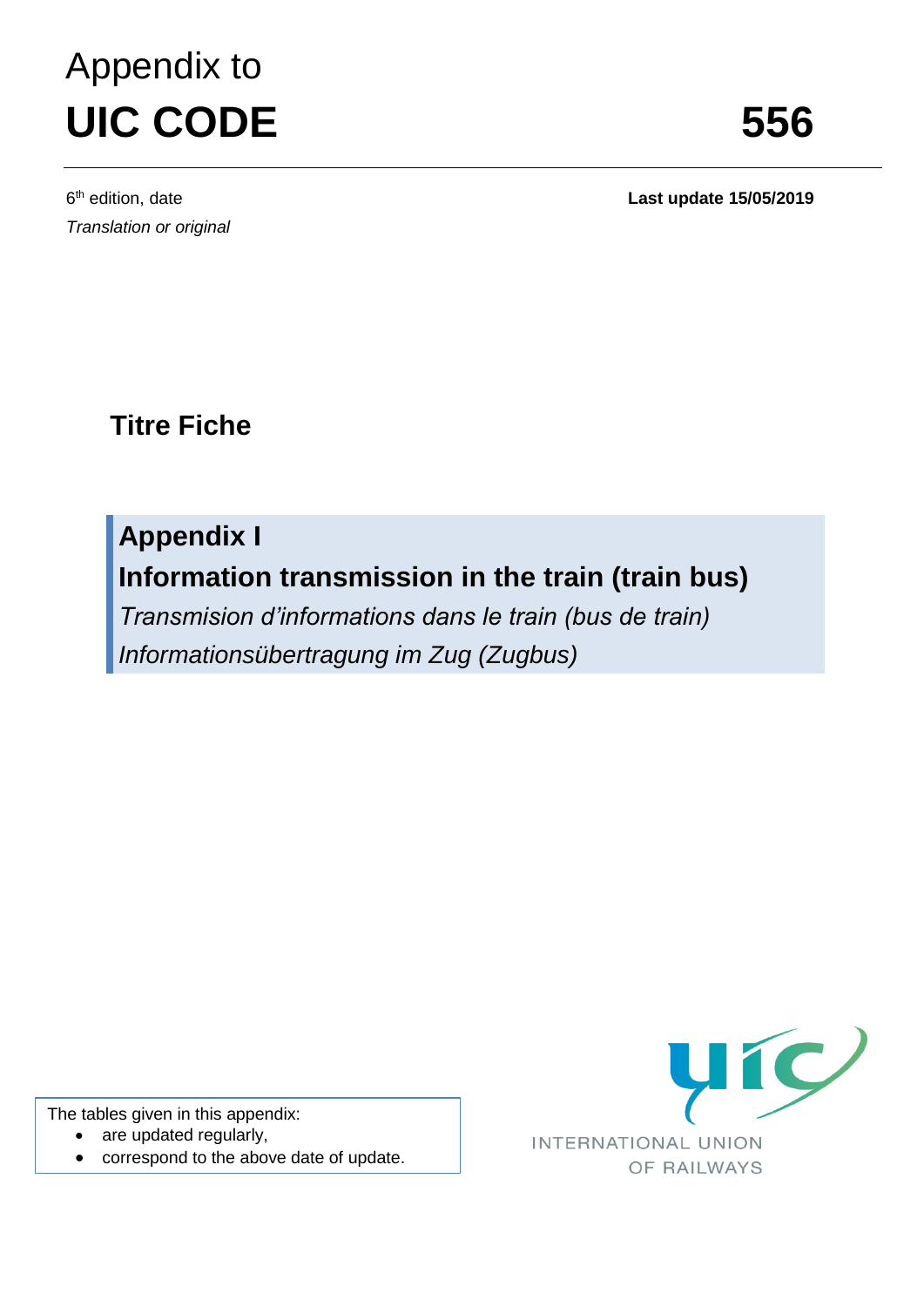

## **Appendix I – List of approved nodes (version 001.06, valid from 15.05.2019)**

| <b>Manufacture</b>                          | <b>Build type</b>                           | <b>Inauguration</b><br>version | Date of<br>conformance<br>test        | <b>Comment</b>                                                                       |
|---------------------------------------------|---------------------------------------------|--------------------------------|---------------------------------------|--------------------------------------------------------------------------------------|
| DaimlerChrysler<br>Rail<br>Systems GmbH (D) | 3EGM 031400                                 | 002                            | 15th of March 2000                    | At the same time the test lab in<br>Mannheim<br>(Germany)<br>was<br>approved         |
| Siemens AG (D)                              | 6FH9415-3G                                  | 002                            | 12th of April 2000                    | At the same time the test lab in<br>Erlangen (Germany) was<br>approved               |
| F.A.R Systems (I)                           | <b>IGW400M5</b>                             | 002                            | 05th of June 2002                     | Conformance test took place in<br>the test lab of Trenitalia in Firenze<br>(Italy)   |
| <b>EKE-Electronics</b>                      | <b>GWM 1506A</b>                            | 002                            | November 2004                         | Conformance test took place in<br>the test lab of Trenitalia in Firenze<br>(Italy)   |
| Alstom Ferroviaria<br>S.p.A                 | TCN-GW01                                    | 002                            | 04th of May 2005                      | Conformance test took place in<br>the test lab of Trenitalia in Firenze<br>(Italy)   |
| <b>ELIN EBG Traction</b><br>Gmbh            | <b>TCN GW COM-GWR</b>                       | 002                            | 15 <sup>th</sup> of September<br>2005 | Conformance test took place in<br>the test lab of Siemens in<br>Erlangen (Germany)   |
| Siemens AG                                  | 6FH9415-3J                                  | 002                            | 14th of September<br>2005             | Conformance test took place in<br>the test lab of Siemens in<br>Erlangen (Germany)   |
| F.A.R SYSTEM/<br><b>SELECTRON</b>           | IGW450-CAN-024-<br>000/<br><b>GWC531-TF</b> |                                | 4 <sup>th</sup> of November 2011      | Conformance test took place in<br>the test lab of Trenitalia in Firenze<br>(Italy)   |
| AMiT spol. S.r.o                            | RRR-WTB/B<br>RRUWxx/1xx0<br>RV-W-xxx/1xx0   | 002                            | 27th of July 2012                     | Conformance test took place in<br>the test lab of Trenitalia in Firenze<br>(Italy)   |
| LOKEL s.r.o                                 | UIC-GW02S<br>and<br>UIC-GW02R               | 002                            | 27th of October 2015                  | Conformance test took place in<br>the test lab of ITALCERTIFER in<br>Firenze (Italy) |
| <b>MIOS</b>                                 | <b>RGWM</b><br>Series<br>TCN UIC Gateway    | 002                            | 18th of April 2016                    | Conformance test took place in<br>the test lab of ITALCERTIFER in<br>Firenze (Italy) |